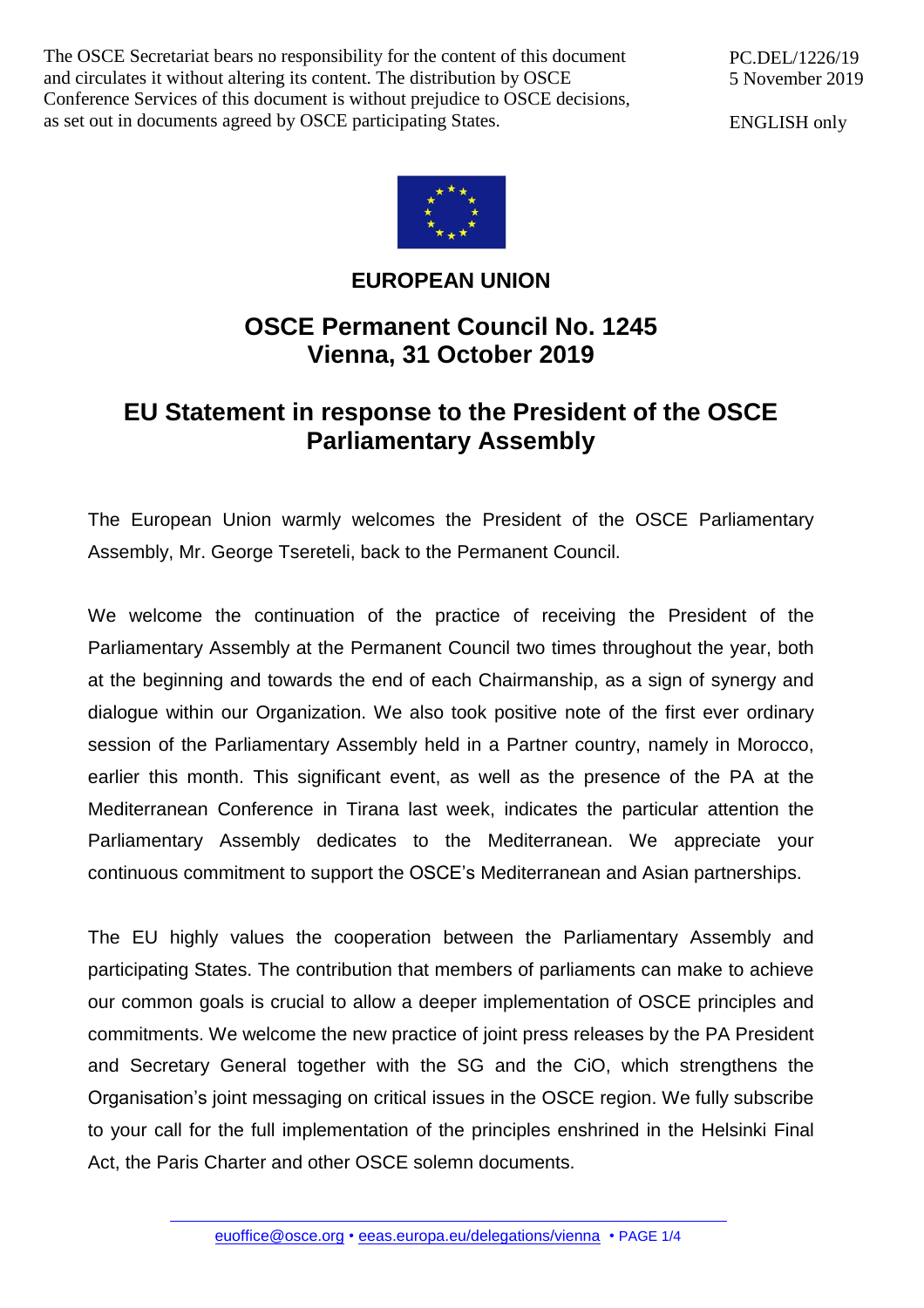Unfortunately, such values and principles continue to be under attack. We share your concern for the continuous erosion of the European security architecture, due to – please allow me to quote you – "selfish unilateral action that shows deep disrespect for partners". The conflict in eastern Ukraine, now well into its sixth year, continues to cause enormous human suffering to those living in conflict-affected areas. The EU recalls its unwavering support to the sovereignty, territorial integrity, unity and independence of Ukraine within its internationally recognised borders, and calls upon Russia to do likewise. Russia's illegal annexation of the Autonomous Republic of Crimea and the city of Sevastopol, which we condemn and will not recognize, and the destabilization of eastern Ukraine continue to violate fundamental OSCE principles and commitments and remain the most serious security challenge Europe is facing. We take note of some positive developments, such as the adherence to the disengagement of forces and repair works in Stanytsia Luhanska and the disengagement started in Zolote area at 12.00 on Tuesday, 29 October, and we share your view that every window of opportunity should be seized to reach a sustainable, political solution to the conflict; we welcome your forthcoming visit to Kyiv in this regard. The EU remains firm in its call on all sides to swiftly and fully implement the Minsk agreements and honour their commitments in full.

We thank you for recalling the fundamental role of OSCE autonomous institutions and field operations in promoting comprehensive security in the OSCE region. The OSCE Special Monitoring Mission, the largest of them, must have safe, secure, unconditional und unimpeded access throughout Ukraine, and be allowed to carry out its mandate effectively, without being hindered or intimidated.

The peaceful settlement of the protracted conflicts in the Republic of Moldova, in Georgia, and of the Nagorno-Karabakh conflict remains a key priority for the European Union and enhanced efforts should be made at all levels to strengthen political will in order to make tangible progress for conflict resolution based on principles and norms of the OSCE and international law. Protracted conflicts deserve our joint and continued attention. In this regard, we believe that parliamentarians can contribute to creating the best conditions for the settlement of such conflicts, especially in strengthening political will in order to make tangible progress. Your frequent contacts with the leaderships of Armenia, Azerbaijan and the Republic of Moldova and your planned visit to Yerevan are important contributions to this end.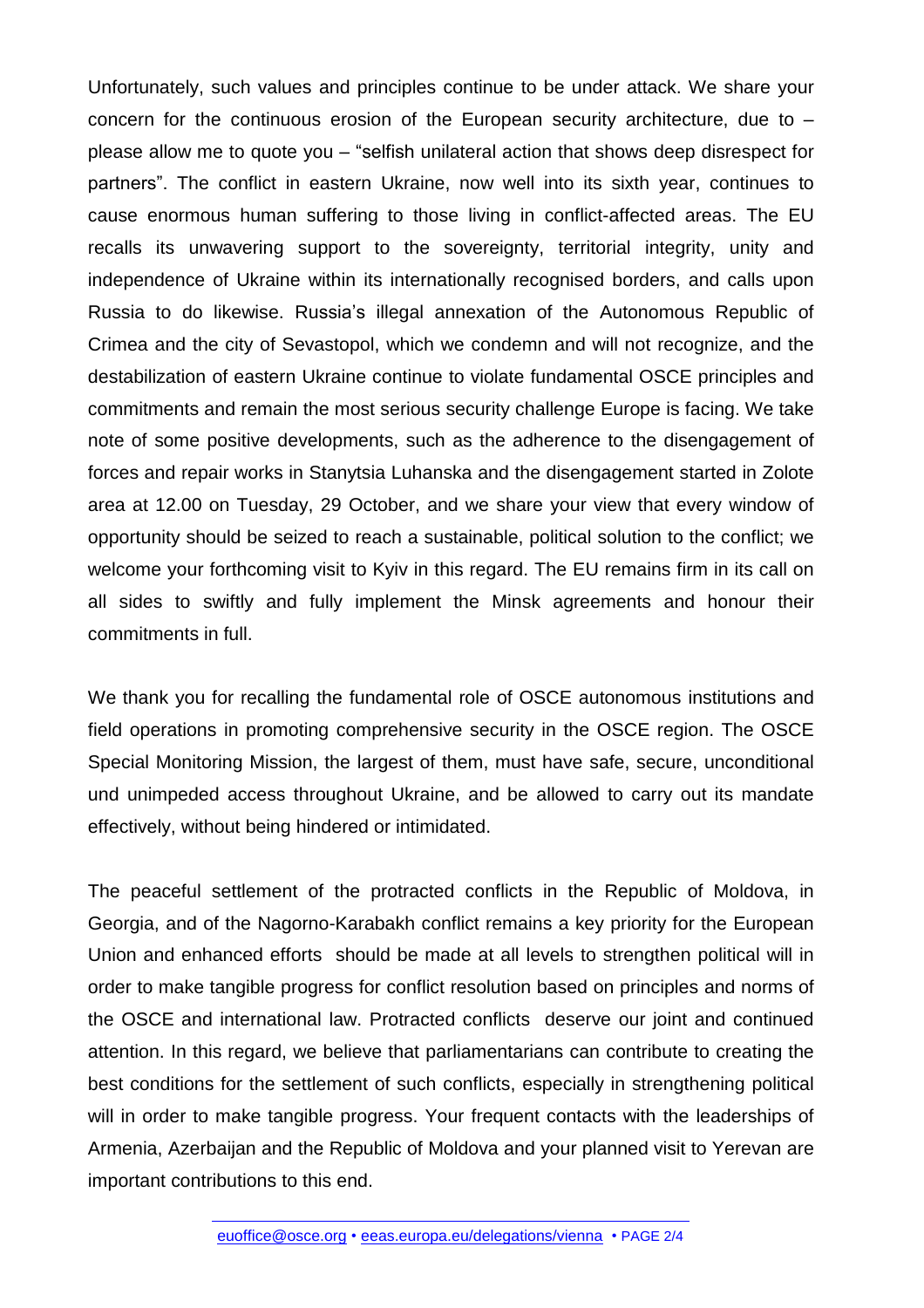Mr. President, the Luxemburg declaration of last July, and the resolutions there adopted, indicate that our priorities are aligned. The call to full adherence and implementation of core principles of the OSCE, as well as the need to strengthen dialogue, multilateralism, and measures to contrast the erosion of trust among participating States continue to be of key importance for the EU.

We are fully aware that elections are an essential element in our democratic societies. For this reason, we highly appreciate the contribution of the Parliamentary Assembly to election observation. Its role in this domain remains crucial, as it contributes to ensuring that elections are held in accordance with OSCE commitments and international standards. In this regard, we reiterate our strong support for ODIHR's methodology in observing elections, as a gold standard that is internationally recognized, and the independent, impartial and professional manner in which it is implemented by the Parliamentary Assembly, in partnership with ODIHR.

We stress the importance the EU and its Member States attach to the human dimension as a key priority in the OSCE, as lasting security cannot be sustained without full respect for human rights and fundamental freedoms, democracy and rule of law. We therefore welcome that the Luxemburg declaration and the respective resolutions indicate clearly that the parliamentarians of OSCE participating States prioritize the challenges related to this dimension, and their intention to tackle them proactively. We are aware of the ongoing and increasing challenges posed to our societies; thus, our OSCE commitments are more relevant than ever, and the Parliamentary Assembly can contribute significantly to the efforts needed to tackle these challenges. We therefore support your decision to appoint a Special Representative on Civil Society Engagement, to enhance MP's participation in events such as the Human Dimension Implementation Meeting.

We also appreciate the gender perspective adopted by the Parliamentary Assembly in Luxemburg, as gender equality must remain at the top of our shared agendas. The systematic inclusion of a gender perspective should be part of all OSCE activities and programs, in accordance with our commitments in this regard, as it was mentioned in the Luxemburg Declaration which recalled the UN Security Council Resolution 1325, and the OSCE's Action Plan on the Promotion of Gender Equality.